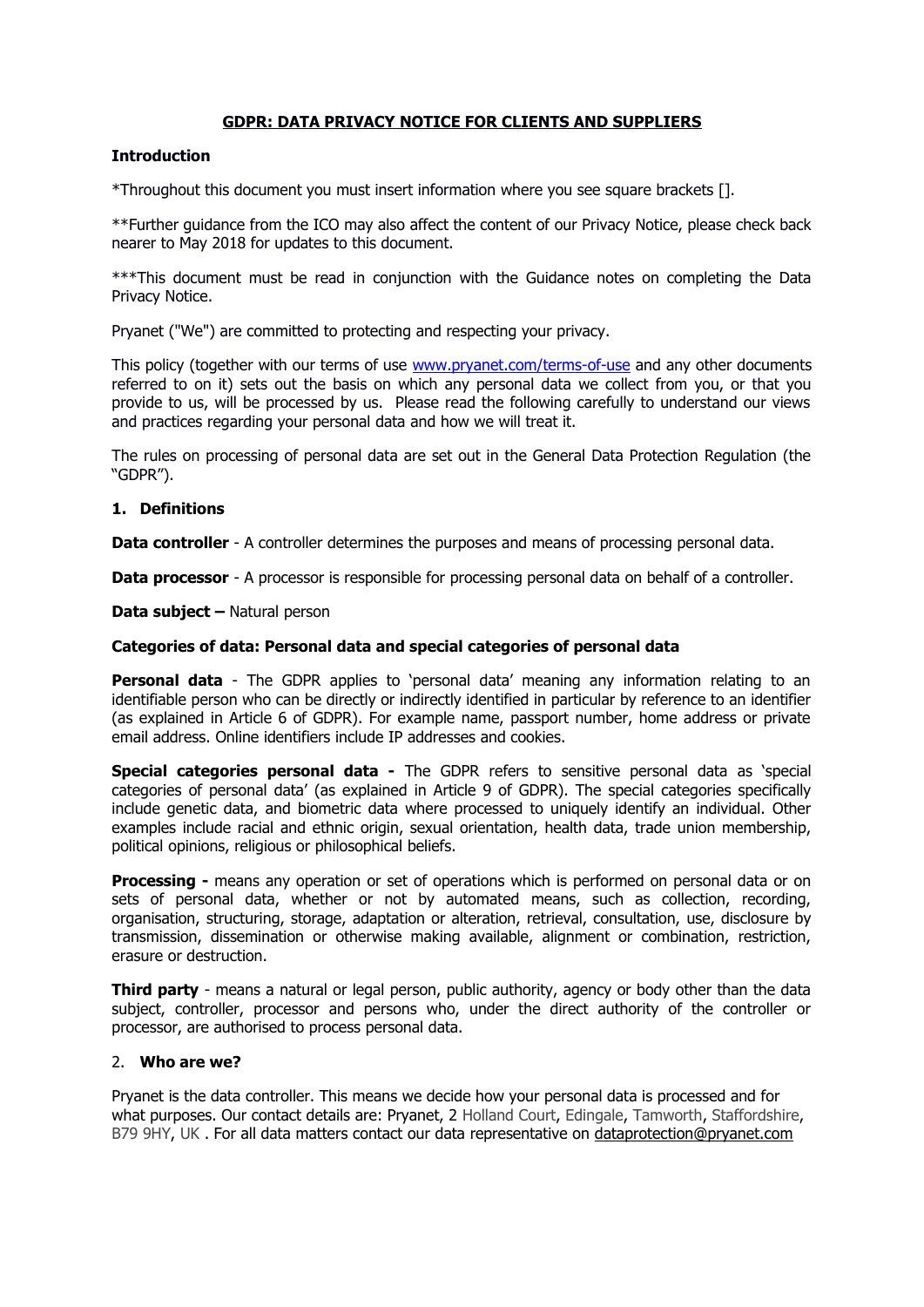# **3. The purpose(s) of processing your personal data**

We use your personal data for the following purposes:

For providing services.

## **4. The categories of personal data concerned**

With reference to the categories of personal data described in the definitions section, we process the following categories of your data:

#### Personal data, i.e. name, address, contact details

We have obtained your personal data from publicly accessible sources, or as provided to us by you, the customer.

### **5. What is our legal basis for processing your personal data?**

# **a) Personal data (article 6 of GDPR)**

### **Our lawful basis for processing your general personal data:**

Processing necessary for the performance of a contract with the data subject or to take steps to enter into a contract

### **6. Sharing your personal data**

Your personal data will be treated as strictly confidential and will not be shared or sold to any thirdparty. Where we have entered into contract with you, your data will only be shared relevant third parties involved in the delivery of our services and/or products.

#### **7. How long do we keep your personal data?**

We keep your personal data for no longer than reasonably necessary and we only retain your data to enable further or repeat orders or further work at a later date, or until you ask us to delete it.

# **8. Providing us with your personal data**

We require your personal data as it is a requirement necessary to enter into a contract.

#### **9. Your rights and your personal data**

Unless subject to an exemption under the GDPR, you have the following rights with respect to your personal data:

- The right to request a copy of the personal data which we hold about you;
- The right to request that we correct any personal data if it is found to be inaccurate or out of date;
- The right to request your personal data is erased where it is no longer necessary to retain such data;
- [THE RIGHT TO WITHDRAW YOUR CONSENT TO THE PROCESSING AT ANY TIME, WHERE CONSENT WAS YOUR LAWFUL BASIS FOR PROCESSING THE DATA];
- The right to request that we provide you with your personal data and where possible, to transmit that data directly to another data controller, (known as the right to data portability), (where applicable i.e. where the processing is based on consent or is necessary for the performance of a contract with the data subject and where the data controller processes the data by automated means);
- The right, where there is a dispute in relation to the accuracy or processing of your personal data, to request a restriction is placed on further processing;